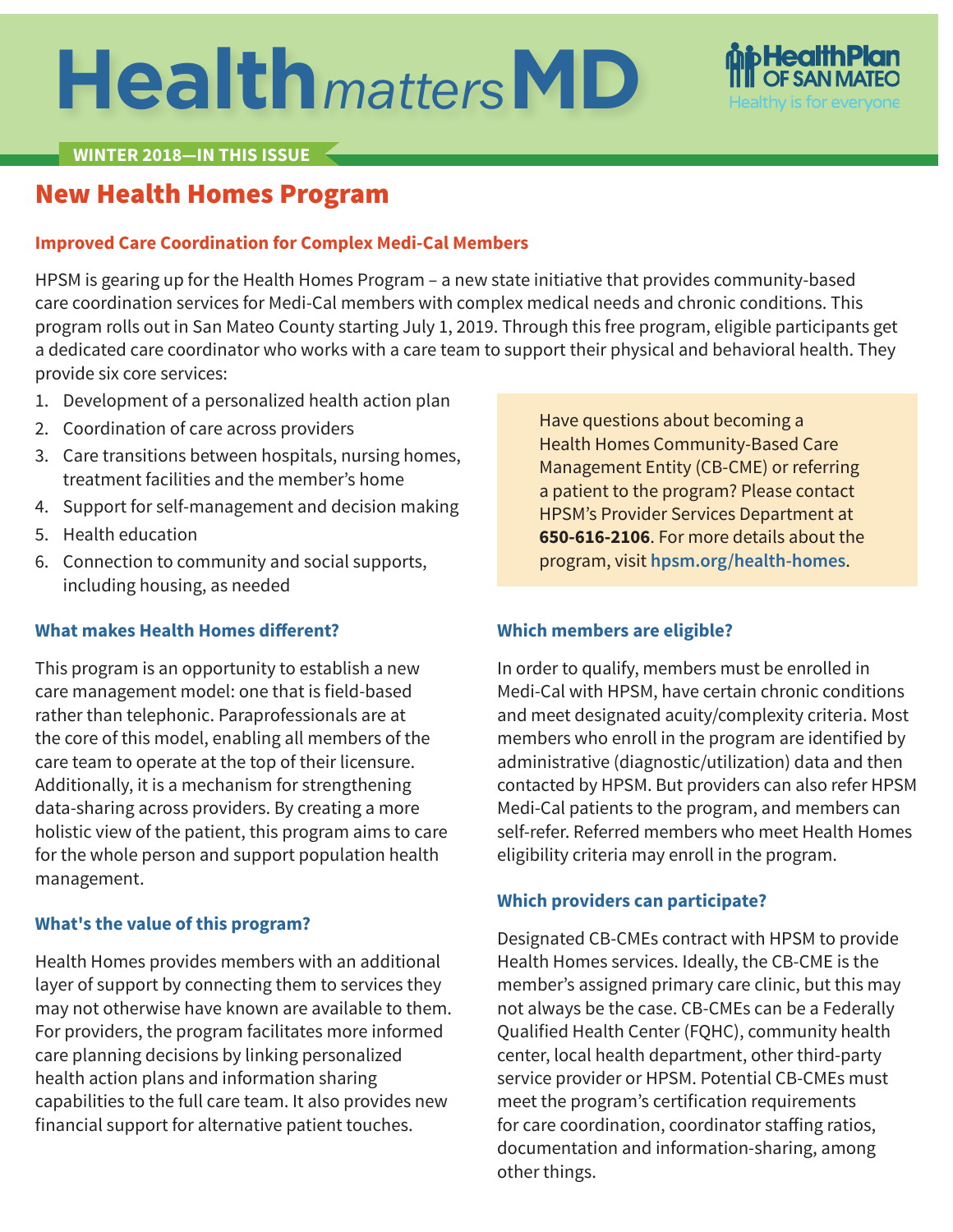# <span id="page-1-0"></span>Maternal and Infant Mortality On the Rise

*By Chyvonne S. Washington, Prenatal Advantage Black Infant Health Project and Colleen Murphey, Health Plan of San Mateo*

The story of maternal mortality in the U.S. from the early 1900s to 1987 was one of public health triumph. At the turn of the century, 600-900 women died of pregnancy related causes for every 100,000 live births<sup>1</sup>. By 1987, that number had been reduced nearly 100-fold<sup>2</sup>. But then this story took a sobering turn. Maternal mortality rates (MMR) began to rise, and despite spending more than any other country on hospital-based maternity care, U.S. MMR has not slowed<sup>3</sup>. A woman giving birth in the U.S. today is over 50% more likely to die of pregnancy-related causes than in other developed nations $3, 4$ .

These statistics become even more alarming when examined by race. Black women in particular are three to four times more likely to die during pregnancy or childbirth, in addition to suffering the nation's highest infant mortality rate<sup>5</sup>. Women of color overall are at greater risk of both infant and maternal mortality than their White counterparts<sup>5</sup>. These profound differences persist even in the Bay Area. California's MMR is currently the lowest in the nation<sup>6</sup>, and San Mateo County has one of the lowest infant mortality rates in the world<sup>7</sup>. Yet, in San Francisco, infant mortality remains four times higher for Black women than White women $^{\rm 8}$ .

Disparities by ethnicity, most acutely for Black women, persist even when controlling for education and income level. In a five-year public health study in New York City, the college-educated women of color who were surveyed were significantly more likely to suffer severe maternal morbidity (SMM) than White women without a high school degree<sup>9</sup>. But most notably, Black women with a college or graduate degree had a greater risk of SMM than nonhigh-school graduates of any other ethnicity $^{\circ}$ .

The factors contributing to these troubling statistics are complex, but a few key drivers have emerged in public health research:

#### **Contributing Health Challenges**

**Access:** The ability to get high-quality reproductive health information and services is critical to maternal and infant health outcomes. In the U.S., women of color – particularly Black women and women with an undocumented immigration status – tend to have poorer access to both<sup>3</sup>. Lack of insurance coverage can be a major barrier to receiving care early in a woman's pregnancy.

**Awareness:** While reporting on maternal health disparities and perinatal outcomes has increased in recent years, a continuing conversation is needed. Knowledge of maternal health disparities and their root causes enables providers to offer high-quality care and empowers patients to self-advocate and seek out resources.

#### **Sources and footnotes**

**Implicit bias and racism:** Black women in particular experience higher rates of disrespect and discrimination in the health system, and evidence suggests that the stress associated with daily experiences of racial discrimination can increase the risk of negative perinatal outcomes $^{10}$ .

**Income:** Poverty exacerbates many negative health outcomes, including MMR. Pregnant women who suffer from food insecurity and lack access to transportation or childcare are at greater risk.

**Location:** Perinatal outcomes vary considerably by state. Variations in access and in state policies, such as whether a maternal mortality review board exists, result in MMRs ranging widely from four deaths per 100,000 births (here in California) to 58 (in Louisiana)6 .

<sup>1</sup> "Achievements in Public Health, 1900-1999: Healthier Mothers and Babies." Centers for Disease Control and Prevention: October 1999. **[cdc.gov/mmwr/preview/mmwrhtml/mm4838a2.htm](https://www.cdc.gov/mmwr/preview/mmwrhtml/mm4838a2.htm)**

<sup>2</sup> "Reversing the Rise in Maternal Mortality." Health Affairs: November 2018.

 $3$  The increase persists even when accounting for changes to how data is collected. Source: "Maternal Health in the United States." Harvard Chan [School's Maternal Health Task Force.](https://www.mhtf.org/topics/maternal-health-in-the-united-states/) **mhtf.org/topics/maternal-healthin-the-united-states/**

<sup>4</sup> "Trends in maternal mortality: 1990 to 2015." World Health Organization: November 2015. **who.int/entity/reproductivehealth/ [publications/monitoring/maternal-mortality-2015/en/index.html](https://www.who.int/reproductivehealth/publications/monitoring/maternal-mortality-2015/en/)**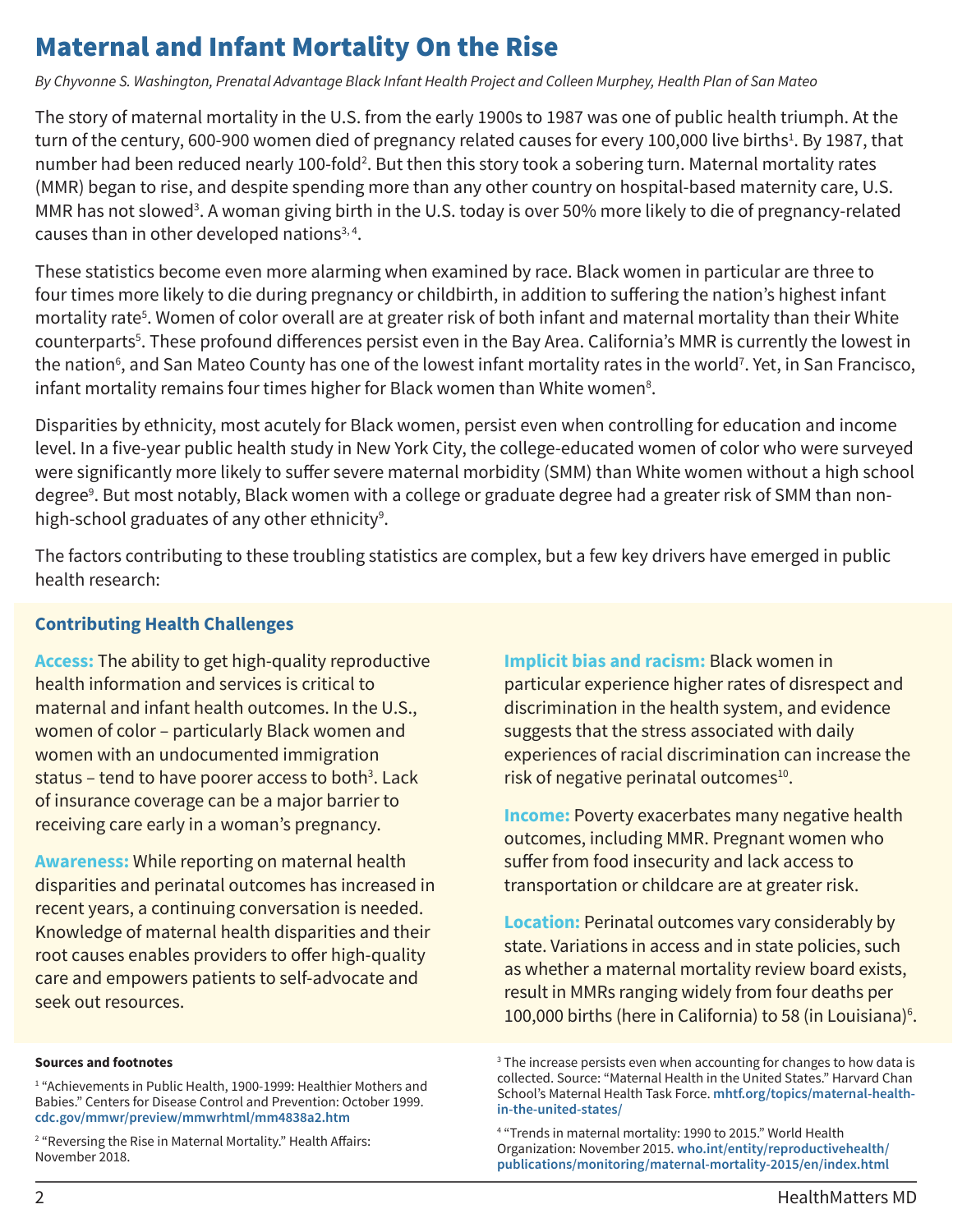#### **Resources to Combat Health Disparities**

**HPSM** helps connect women in San Mateo County with free or low-cost prenatal insurance, irrespective of immigration status. Getting coverage is fast and easy. **[hpsm.org/health-information/gbys](https://www.hpsm.org/health-information/gbys)** or **650-616-2165**

**The Black Infant Health (BIH) Project** aims to reduce infant and maternal mortality and improve birth outcomes for African-American families. BIH provides home visits; health education; case management; social service referrals; prenatal, postpartum and infant/toddler development care coordination; public health nursing and mental health services; breastfeeding/lactation support; and health education/support groups for pregnant and parenting women. BIH also provides outreach and education for providers around African American infant and maternal health disparities. **[smchealth.org/bih](https://www.smchealth.org/bih)**

**The Nurse-Family Partnership (NFP)** program helps pregnant women prepare for the birth of their first child. Beginning during pregnancy, and until the child is two, nurses visit women at home to educate them on parenting, share resources and perform health checks. Services are free and available in English, Spanish, Cantonese and Tagalog. **[smchealth.org/nfp](https://www.smchealth.org/nfp)**

**Women, Infants, and Children (WIC)** provides lactation and breastfeeding services, as well as other food insecurity support (such as vouchers). **[smchealth.org/wic](https://www.smchealth.org/wic)**

**Comprehensive Perinatal Services Program (CPSP)** is a Medi-Cal program that provides services to eligible low-income pregnant and postpartum women, including nutrition, psychosocial and health education, as well as routine obstetric care. **<cdph.ca.gov/Programs/CFH/DMCAH/CPSP>**

5 According to the Centers for Disease Control, in 2010-2014 the U.S. averaged 40 deaths per 100,000 live births among African American women vs. 12.4 among White women. In 2016, infant mortality in the U.S. was 4.9 per 1,000 live births for Non-Hispanic White women vs. 11.4 for Non-Hispanic African American women. Sources: "Pregnancy Mortality Surveillance System." Centers for Disease Control and Prevention: August 2018. **cdc.gov/reproductivehealth/ [maternalinfanthealth/pregnancy-mortality-surveillance-system.htm](https://www.cdc.gov/reproductivehealth/maternalinfanthealth/pregnancy-mortality-surveillance-system.htm)** "Infant Mortality." Centers for Disease Control and Prevention: August 2018. **[cdc.gov/reproductivehealth/maternalinfanthealth/](https://www.cdc.gov/reproductivehealth/maternalinfanthealth/infantmortality.htm) infantmortality.htm**

<sup>6</sup> "USA Today investigation ranks states with the highest maternal death rates." CBS News: July 26, 2018. **cbsnews.com/news/best-and-worst[states-to-give-birth-usa-today-investigation](https://www.cbsnews.com/news/best-and-worst-states-to-give-birth-usa-today-investigation/)**

**The Alliance for Innovation for Maternal Health (AIM)**, is a national data-driven maternal safety and quality improvement initiative based on proven implementation approaches to advancing maternal safety outcomes in the U.S. **[safehealthcareforeverywoman.org/](https://safehealthcareforeverywoman.org/how-does-aim-work/) how-does-aim-work/**

**The American College of Obstetricians and Gynecologists (ACOG)** publishes a library of simple, evidence-based practices that help providers improve outcomes – including recommendations to reduce peripartum racial and ethnic disparities. **safehealthcareforeverywoman.org/patient-safetybundles/reduction-of-peripartum-racialethnic[disparities/#1472747274361-49911e4d-c2d60f3f-74eb](https://safehealthcareforeverywoman.org/patient-safety-bundles/reduction-of-peripartum-racialethnic-disparities/)**

**The Black Mamas Matter Alliance** provides a collection of literature, toolkits and trainings focused on improving maternal health disparities. **blackmamasmatter.org/resources**

**The Harvard Chan School's Maternal Health Task** 

**Force** identifies and shares research for front-line maternal health workers, policymakers, researchers and advocates. **[mhtf.org/topics/maternal-health-in](https://www.mhtf.org/topics/maternal-health-in-the-united-states/)the-united-states**

**The California Pregnancy-Associated Mortality Review (CA-PAMR)** provides a comprehensive statewide maternal mortality examination of pregnancy-related deaths and identifies improvement opportunities specific to California. **cdph.ca.gov/ [Programs/CFH/DMCAH/Pages/PAMR.aspx](cdph.ca.gov/Programs/CFH/DMCAH/Pages/PAMR.aspx)**

7 "Infant Mortality Rates Remain High in Some Counties." California Health Report: December 2017. **calhealthreport.org/2017/12/06/ [infant-mortality-rates-remain-high-counties](http://www.calhealthreport.org/2017/12/06/infant-mortality-rates-remain-high-counties/)**

8 MCAH Vital Statistics in San Francisco: Infant Deaths. City and County of San Francisco Department of Public Health: February 2017. **[sfdph.org/dph/files/MCHdocs/Epi/MCAH-DataBriefInfantDeaths-](https://www.sfdph.org/dph/files/MCHdocs/Epi/MCAH-DataBriefInfantDeaths-2006-2014.pdf)2006-2014.pdf**

 $^{\rm 9}$  Maternal morbidity is a broad term referring to all adverse physical or mental health impacts related to pregnancy/childbirth. Source: "New York City, 2008-2012: Severe Maternal Morbidity." New York City Department of Health and Mental Hygiene: 2016. **www1.nyc.gov/ [assets/doh/downloads/pdf/data/maternal-morbidity-report-08-12.pdf](https://www1.nyc.gov/assets/doh/downloads/pdf/data/maternal-morbidity-report-08-12.pdf)**

<sup>10</sup> "Stress model for research into preterm delivery among black women." American Journal of Obstetrics & Gynecology: May 2005. **[ajog.org/article/S0002-9378\(05\)00209-7/abstract](https://www.ajog.org/article/S0002-9378(05)00209-7/abstract)**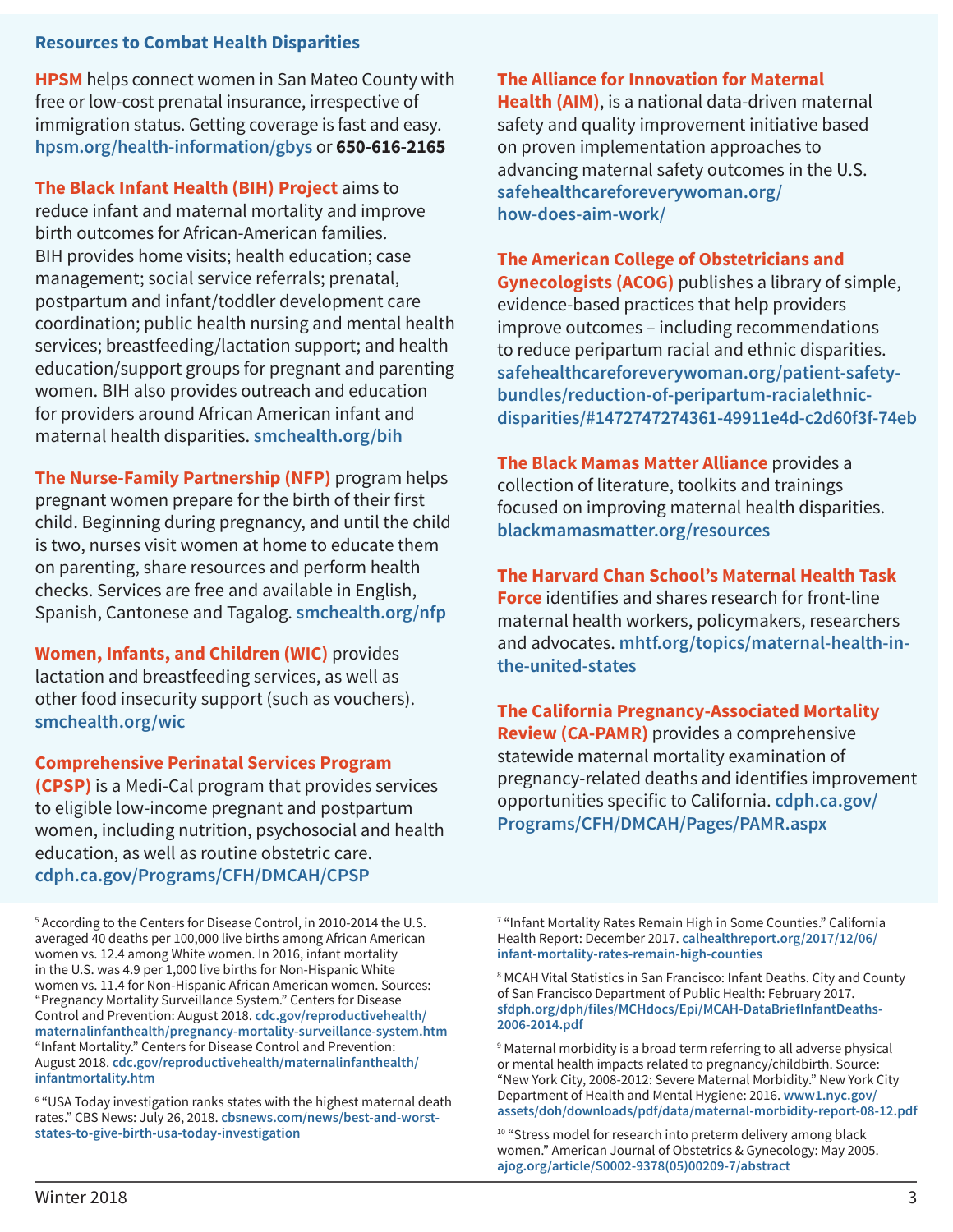## <span id="page-3-0"></span>Dignity Providers, Including GoHealth Urgent Care, Now in HPSM's Network

HPSM is excited to announce that Dignity Health – including Dignity GoHealth Urgent Care – joined the HPSM network in October of 2018. This expands access to hospital, specialty and primary care for HPSM Medi-Cal and Care Advantage members by adding:



**Three Dignity GoHealth urgent care locations**

**GoHealth Daly City** 325 Gellert Blvd 650-270-2394

**GoHealth San Bruno** 1310 El Camino Real, Unit I/J 650-270-2395

**GoHealth Redwood City** 830 Jefferson Avenue 650-381-0616

*These three clinics are open*:

Monday to Friday 8:00 a.m. to 8:00 p.m.

Saturday and Sunday 9:00 a.m. to 5:00 p.m.



**Three Dignity hospitals**

**Sequoia Hospital** 170 Alameda de las Pulgas Redwood City

*Includes birth center, ED, Heart and Vascular Institute, Orthopedics & Health and Wellness Center*

**St. Francis Memorial Hospital** 900 Hyde St, San Francisco

*Includes cancer care, ED, da Vinci Robotic Surgery, Orthopedic & Sports Medicine Institute*

#### **St. Mary's Medical Center**

450 Stanyan St, San Francisco

*Includes cancer care, Total Joint Center, cardiology, spine center & rehab*



**Dignity Health Medical Group Sequoia**

**DHMG-Sequoia physicians serve San Mateo County with expertise in:**

- Primary care
- **Cardiology**
- Cardiovascular surgery
- **Neurology**
- Sports medicine
- Orthopedic surgery

For more information, visit **[gohealthuc.com/bayarea](https://www.gohealthuc.com/bayarea)**

## Wanted: Palliative Care, Pain Management & Ob/Gyn Specialists

HPSM continuously grows our provider network to meet our members' evolving medical needs. Our 2019 network expansion goals include targeted provider recruitment for several specialties – and we highly value referrals from our contracted providers! If you know any fantastic providers of palliative care, pain management or obstetrics/gynecology, please encourage them to apply to our network.

> Refer a colleague to HPSM's network by having them contact Provider Services at **833-694-7761** or **psinquiries@hpsm.org**.

## Do You Know Your Credentialing Rights?

HPSM oversees credentialing activities for our provider network, and directly credentials and re-credentials many of our providers (such as independent practitioners). As a contracted provider, you always have the right to:

- 1. Review information submitted to support your credentialing application
- 2. Correct erroneous information
- 3. Receive the status of your credentialing or re-credentialing application upon request

To learn more, read section 8 of HPSM's Provider Manual (available online at **[hpsm.org/provider-manual](https://www.hpsm.org/provider/resources/provider-manual)**).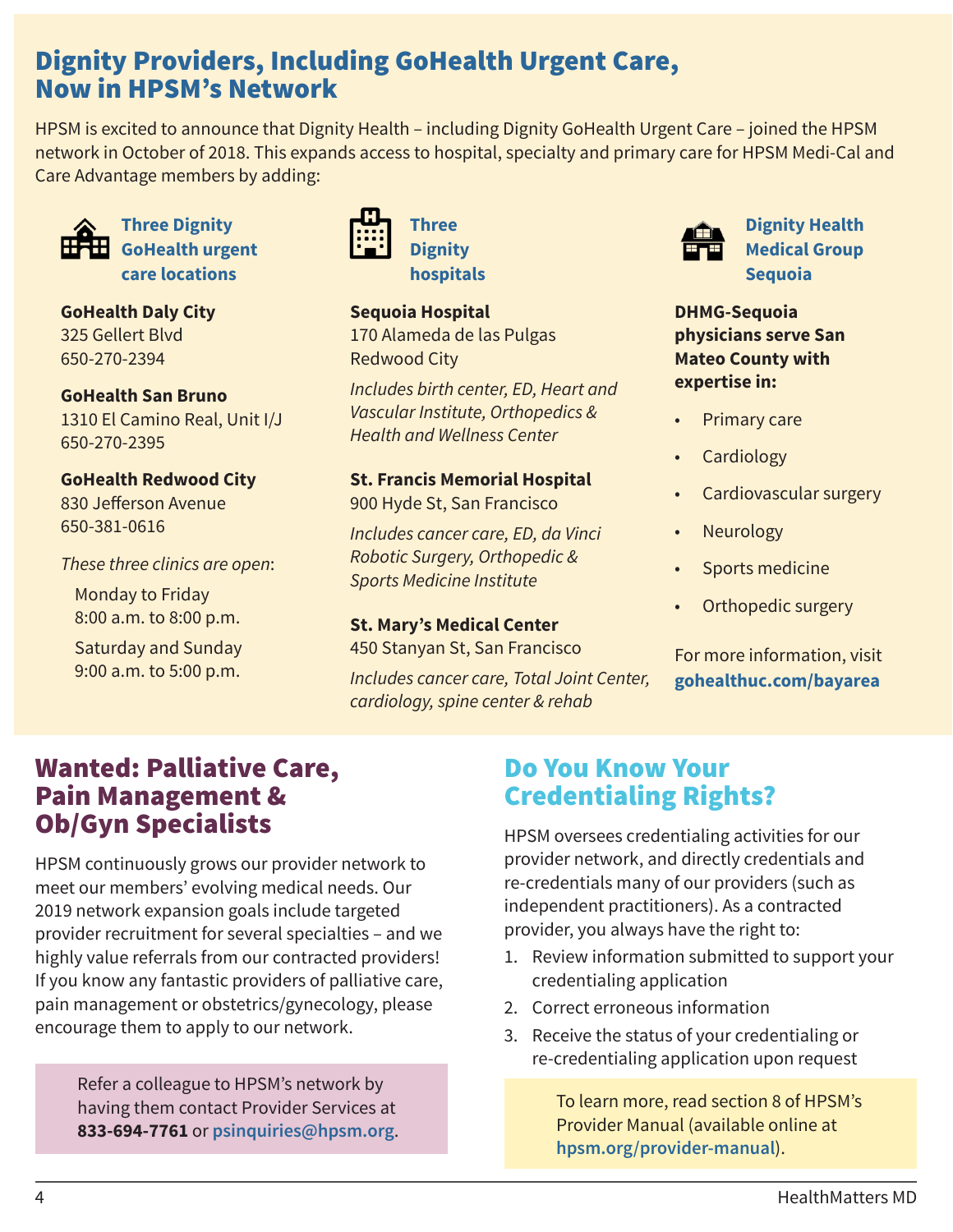<span id="page-4-0"></span>If you have questions about HPSM's in-network urgent care options and services, contact HPSM Provider Services at **650-616-2106**.

### **When should I refer patients to urgent care?**

#### **Visit the new urgent care section of HPSM's website at**

**[hpsm.org/urgent-care-provider](https://www.hpsm.org/provider/resources/urgent-care)** to:

- Easily locate the nearest urgent care center and its office hours
- Consult a quick guide for when to refer to urgent care vs. ER
- Learn more about which specific services are included at urgent care locations

## Pediatrics Urgent Care Now In HPSM Network

After Hour Pediatrics (AHP), a walk-in urgent care clinic for children and teens with Medi-Cal in the city of San Mateo, is also now part of HPSM's provider network. HPSM encourages pediatricians to tell the parents of their HPSM Medi-Cal patients that these new urgent care services are available for their children's care.

AHP is staffed by a team of clinicians that includes pediatricians, nurse practitioners and physician assistants with specialized training in pediatrics. Within one to two hours after an HPSM member's visit, the clinic faxes a visit summary to the member's PCP which includes lab results and follow-up suggestions.

#### **After Hour Pediatrics (AHP)**

**Location:** 210 Baldwin Avenue (at South San Mateo Drive) in the city of San Mateo

**Hours:** Monday - Friday 5:00 p.m. to 10:00 p.m.

> Weekends & holidays 10:00 a.m. to 10:00 p.m.

**Phone:** 650-579-6581

**Website: [afterhourpeds.net](https://www.afterhourpeds.net/)**

*Walk-ins welcome — no appointments needed*

# Two New Initiatives to Improve Asthma Medication Adherence

#### **HPSM recently launched two new initiatives aimed at increasing medication adherence for our members with asthma.**

**Outreach phone calls –** HPSM's Health Promotion Coordinators now call members identified as noncompliant for the asthma medication ratio (AMR) measure. The Healthcare Effectiveness Data and Information Set (HEDIS) AMR measure assesses members aged 5 to 64 who have persistent asthma and a greater than 50 percent ratio of controller medication to total asthma medication during the measurement year. HPSM's outreach calls promote controller medication compliance by encouraging members to fill and pick up their asthma controller prescriptions or contact their PCP.

**AMR eReports –** To support providers treating patients with asthma, HPSM is piloting monthly AMR eReports which include data about members' asthma-related pharmacy fills. Providers who have accessed these reports tell us they are useful when discussing asthma medication adherence with patients. They are available on the eReports section of HPSM's Provider Portal and updated on the first of each month.

**Want to improve medication adherence for your patients with asthma?** These new measures can help. If you have questions about them or suggestions for asthma data that would be more useful to you, please contact your Provider Services Representative.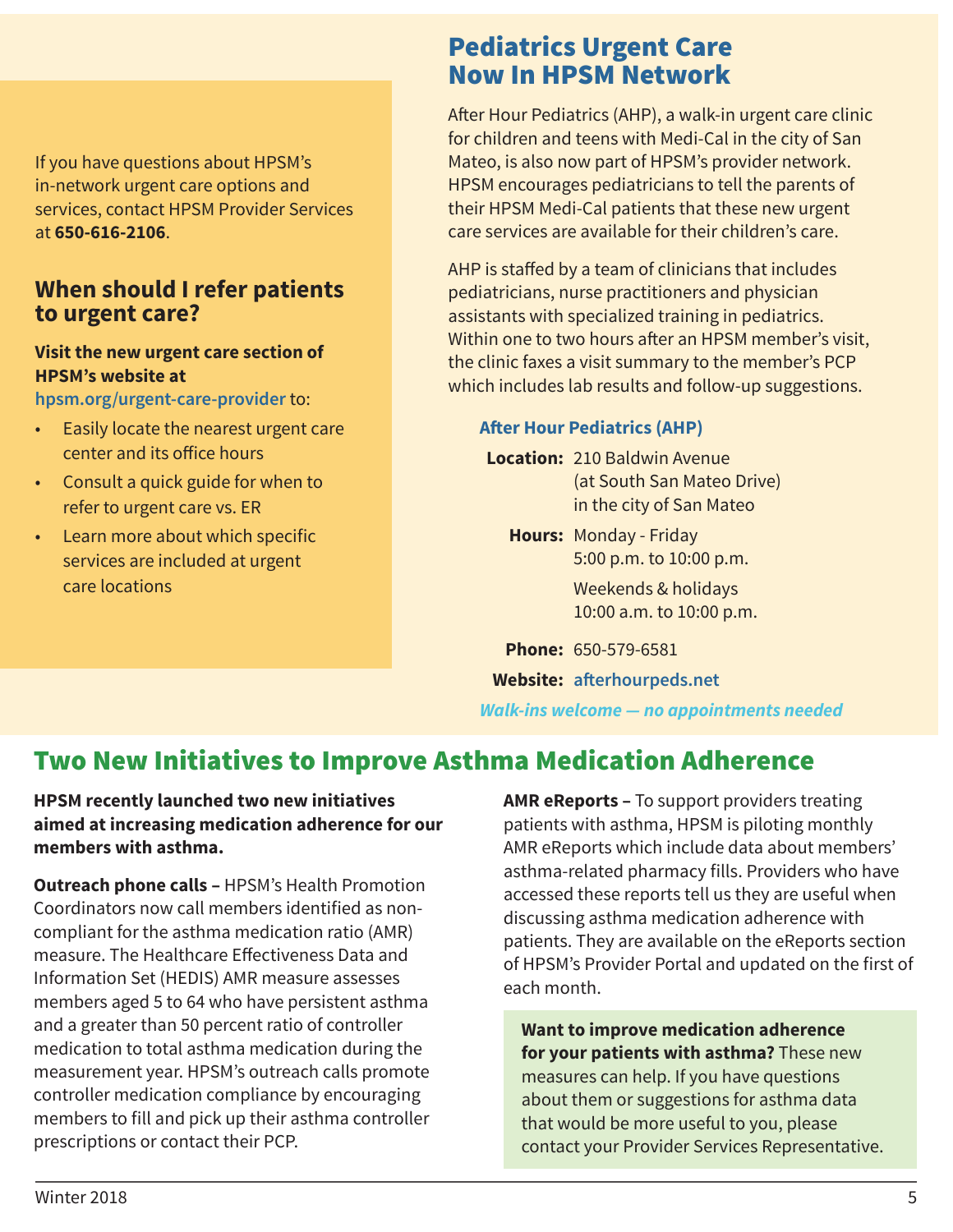# <span id="page-5-0"></span>Watch Out For Potential Quality Issues (PQIs)

A PQI is a suspected provider performance, clinical care or outcome of care issue that requires further investigation to determine if an actual quality of care concern exists. Referrals for PQI investigations can come from HPSM staff or members, contracted or non-contracted providers and their staff, or any member of the community (such as a member's family or friend). HPSM also identifies PQIs by reviewing:

- Complaints, grievances and appeals
- Concurrent, prospective and retrospective utilizations
- Claims and encounter data
- Care coordination reports
- Medical record audits

Some examples of PQIs include:

- Delays in obtaining referrals
- Rude behavior by clinical providers or staff members
- Inadequate assessment of patients
- Complication in the delivery of a child
- Unexpected death of a patient

**When a PQI is identified,** a Quality Improvement Nurse conducts an initial clinical review, investigates and then forwards the case to a Medical Director for case levelling and corrective action plan requests if needed. We ask the provider for the member's medical records and their response to the PQI to get their side of the story.

To report a PQI, please use the PQI referral form available on the HPSM website, or contact us at:

- Phone: **650-616-2170**
- Fax: **650-616-8235**
- Email: **PQIReferralRequest@hpsm.org**

## Help Your Patients Quit Smoking

It's the start of a brand new year, and people are ready to make some healthy lifestyle changes. That makes January a perfect time for you to proactively encourage your patients to quit smoking (and other tobacco products). As a health care provider, you have a special role in your patients' health. Here's how you can help patients quit:

- **Refer patients to support resources—**The California Smokers' Helpline provides free services, training and materials to help people quit. You can refer patients by filling out a form at **nobutts.org/helpline-referral-options** or have them contact the Helpline directly.
- **Accentuate the positives—**Going smoke-free has a wide range of immediate and long-term health benefits, from younger-looking skin to a healthier heart and lungs. Visit **[smokefree.gov/quitting-smoking/reasons-quit/](https://smokefree.gov/quit-smoking/why-you-should-quit/benefits-of-quitting) benefits-quitting** for details.
- **Prescribe FDA-approved tobacco cessation medication—**HPSM covers all of these for adults who use tobacco products.

**Patients can visit nobutts.org or call the helpline at 1-800-NO-BUTTS (1-800-662-8887)** weekdays from 7 a.m. to 9 p.m. and Saturdays from 9 a.m. to 5 p.m.

- Spanish: **1-800-45-NO-FUME** (**1-800-456-6386**)
- Chinese: **1-800-838-8917**
- Korean: **1-800-556-5564**
- Vietnamese: **1-800-778-8440**
	- Tobacco Chewers: **1-800-844-CHEW** (**1-800-844-2439**)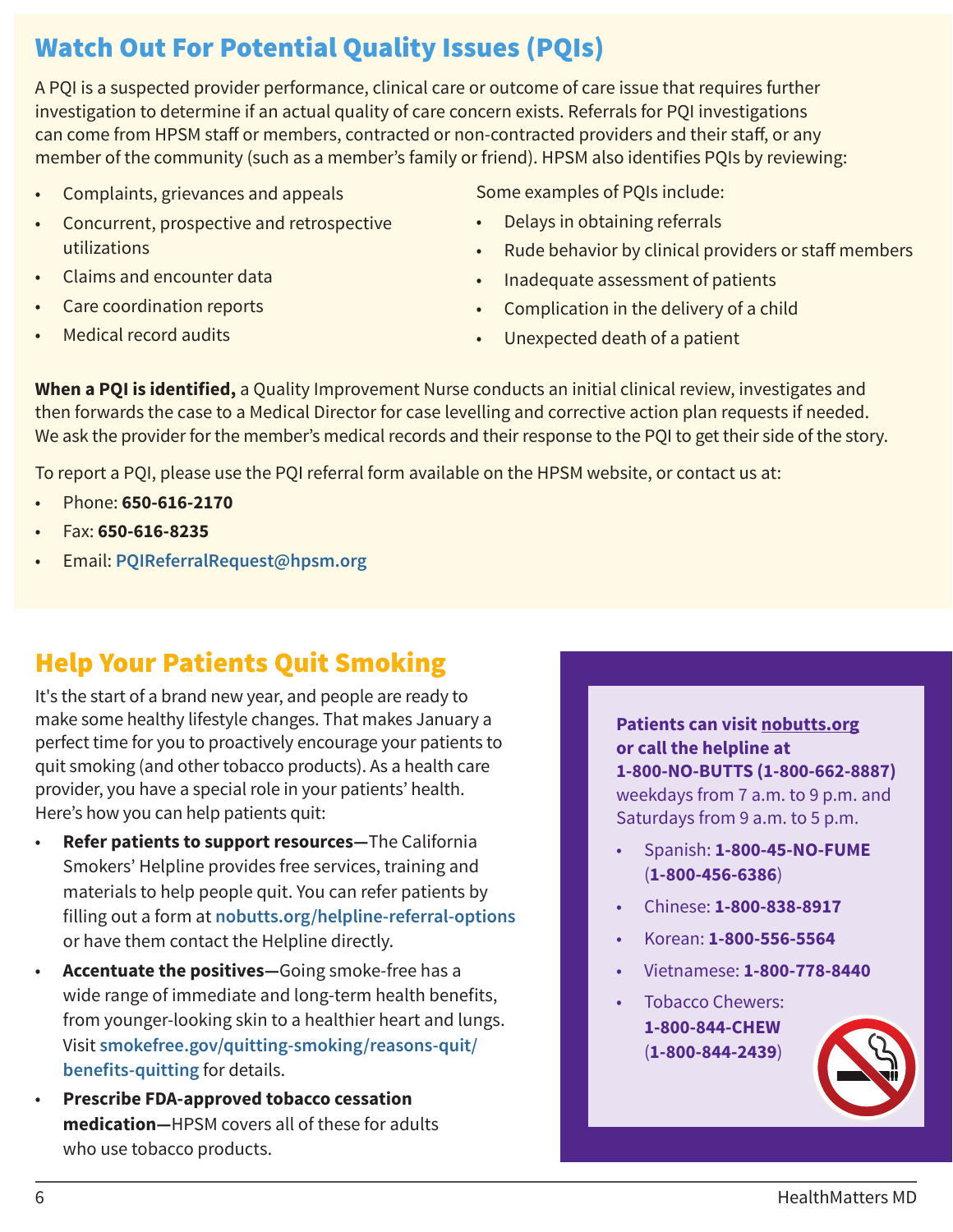# <span id="page-6-0"></span>HEDIS® Record Requests Coming in February 2019

HPSM's annual Healthcare Effectiveness Data and Information Set (HEDIS) review starts in early February. At that time, someone from HPSM or Advantmed (our certified vendor) will contact your office to arrange a visit from a Medical Records Technician (MRT) to get requested charts.

> **Please schedule an appointment as early as possible to avoid the rush and ensure your staff has time to prepare the records. HPSM will send pull lists between late February and early March. We must submit all records to HEDIS by April 19, 2019.**

HEDIS data collection is time-sensitive with a firm deadline. HPSM providers are contractually required to participate and submit medical records. Your compliance with this deadline ensures that HPSM can report complete and accurate data to state and federal regulatory bodies, as well as the National Committee for Quality Assurance (NCQA), which administers HEDIS.

#### **What data is collected?**

Most requested records will be for visits in 2018, but some may go back several years. Medical records are reviewed for additional information and data that was not collected through claim submissions. The more complete and detailed your claims are, the fewer charts you will need to provide.

#### **How is data collected?**

Providers submitting a high volume of records are usually required to deliver them during a scheduled onsite visit. Providers submitting a low volume of records (typically 10 or fewer) can usually send them by mail, fax or another secure electronic transfer method.

#### **Can I legally give protected health information (PHI) to HPSM?**

Yes. HPSM is a health care organization contracted with the California Department of Health Care Services (DHCS), which administers the Medi-Cal program. In addition, HPSM is contracted with the Center for Medicaid and Medicare Services (CMS), which administers the federal Medicare program. Members' enrollment in either of these programs allows HPSM to access their medical records. A signed consent form from the member is not required.

Questions or concerns about HPSM's HEDIS review? Contact Tim Shoemaker, RN, HEDIS Quality Improvement Supervisor, at **timothy.shoemaker@hpsm.org**  or **650-616-5016**.

## Check Out HPSM's Three-Year Strategic Framework

HPSM's 2019-2021 Strategic Framework serves as a roadmap that sets a clear direction for our organization over the next three years. It builds on the progress we've made since starting our 2016-2018 plan by continuing to focus on three key priorities:

- Ensuring access to high quality care and services
- Maintaining strong internal operations
- Sustaining financial stability

Our strategic framework incorporates input from staff, Commissioners, advisory committee members, providers and other key partners.

See HPSM's 2019-2021 Strategic Framework at **www.hpsm.org/strategic-framework**.